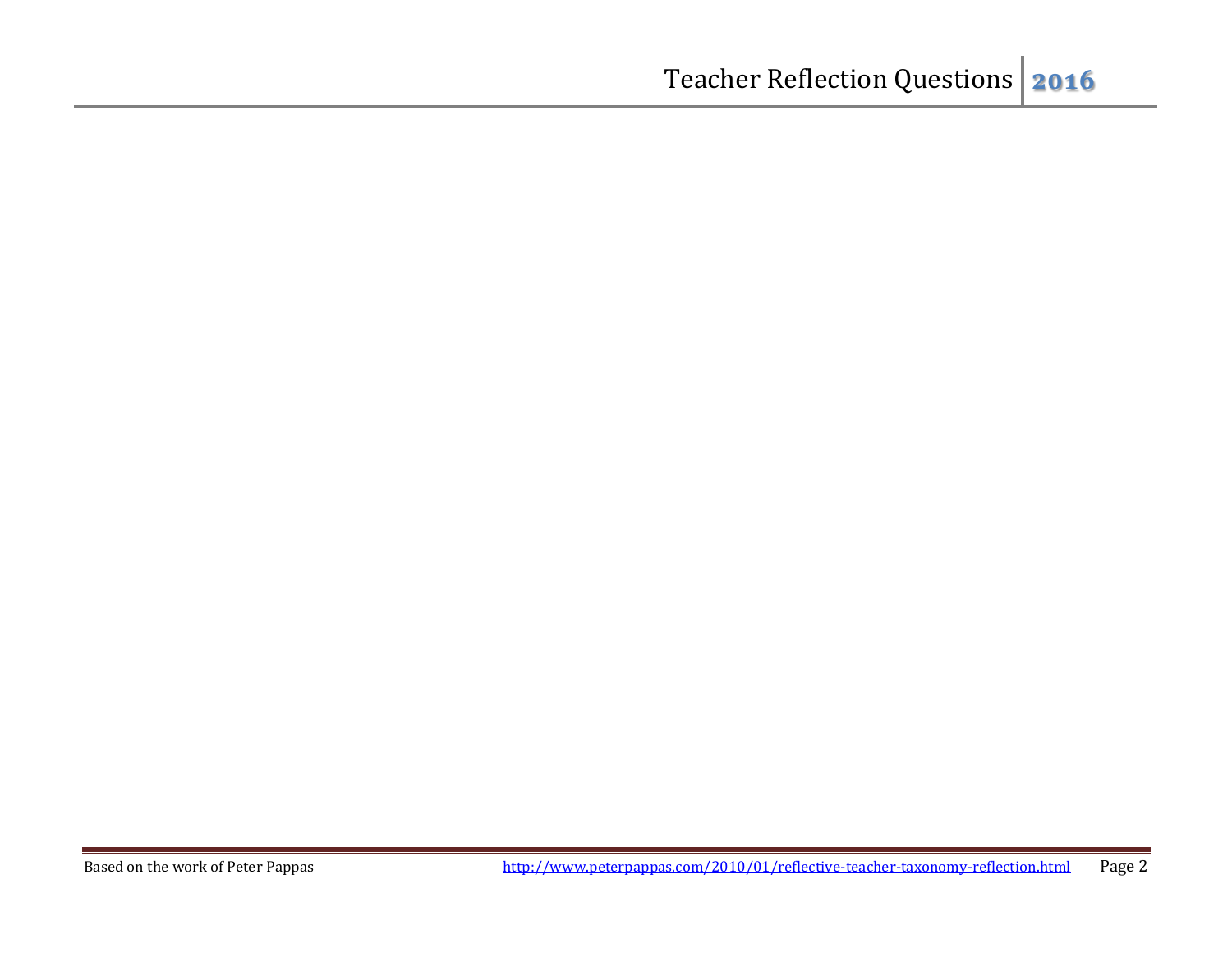| <b>A Taxonomy of</b><br><b>Reflection - Taxonomy</b><br>based on Bloom's work                 | <b>Questions to Consider</b>                                                                                                                                                                                                                                                                                                                                                                                                                                                                                                                                                                           | <b>Reflections</b>                                                                                                                                                                                                                                                                                                                                                                                                                                                                                                                                                                                                                                                                                                                                                                                                                                                                              |
|-----------------------------------------------------------------------------------------------|--------------------------------------------------------------------------------------------------------------------------------------------------------------------------------------------------------------------------------------------------------------------------------------------------------------------------------------------------------------------------------------------------------------------------------------------------------------------------------------------------------------------------------------------------------------------------------------------------------|-------------------------------------------------------------------------------------------------------------------------------------------------------------------------------------------------------------------------------------------------------------------------------------------------------------------------------------------------------------------------------------------------------------------------------------------------------------------------------------------------------------------------------------------------------------------------------------------------------------------------------------------------------------------------------------------------------------------------------------------------------------------------------------------------------------------------------------------------------------------------------------------------|
| <b>Analyzing: Do I see any</b><br>patterns or<br>relationships in what I<br>did?              | $\triangleright$ What background knowledge and skills did I<br>assume students were bringing to the lesson?<br>$\triangleright$ Were the instructional strategies I used the<br>right ones for this assignment?<br>> Do I see patterns in my teaching style - for<br>example do I comment after every student<br>reply?<br>> What were the results of the approach I used -<br>was it effective, or could I have eliminated or<br>reorganized steps?<br>> Did I alter my instructional plan (instructional<br>strategies and/or activities) as I taught the<br>lesson? Why/why not?                    | Basic knowledge of seasons (that they are four and their names),<br>basic knowledge of Earth and the rest of our solar system.<br>Ability to make a basic line graph. I think the instructional<br>strategies were well thought out for this assignment.<br>One pattern I find in my teaching is I try to take a very<br>collaborative approach with my students and let them figure<br>things out without too much teacher talk. "Why do you think<br>that" is something I like to ask them, and listening to them justify<br>their thinking is very interesting.<br>I generally always alter my plan a bit depending on a multitude<br>of variables (student engagement, student understanding, etc)<br>but with this lesson I really didn't have to adjust much.                                                                                                                             |
| <b>Evaluating: How well</b><br>did I do? What worked?<br><b>What do I need to</b><br>improve? | $\triangleright$ What are we learning and is it important?<br>$\triangleright$ Were my assumptions about student<br>background knowledge and skills accurate?<br>$\triangleright$ Were any elements of the lesson more<br>effective than other elements?<br>$\triangleright$ Did some aspects need improvement?<br>> What levels of mastery did students reach?<br>> What have I learned about my strengths and<br>my areas in need of improvement?<br>$\triangleright$ What opportunities are there for<br>improvement?<br>$\triangleright$ Were the students productively engaged?<br>How do I know? | It's funny regarding this lesson, because I'm not too sure of the<br>overall importance of students' understanding of this concept.<br>There is a funny video from years ago showing Harvard grads<br>trying to explain the concept of the reason for the seasons, and<br>they failed. If Harvard grads can make it through life without<br>understanding this concept<br>My assumptions regarding student background knowledge were<br>accurate.<br>I think the hardest part of the lesson was when the students<br>were trying to make a model to explain the concept. I have<br>thought about trying to provide more materials for a more<br>concrete approach. Time for this section could also be extended.<br>Students were engaged except for a handful who really had<br>trouble with the modeling portion. I was able to observe on task<br>behavior and have conversations with them. |